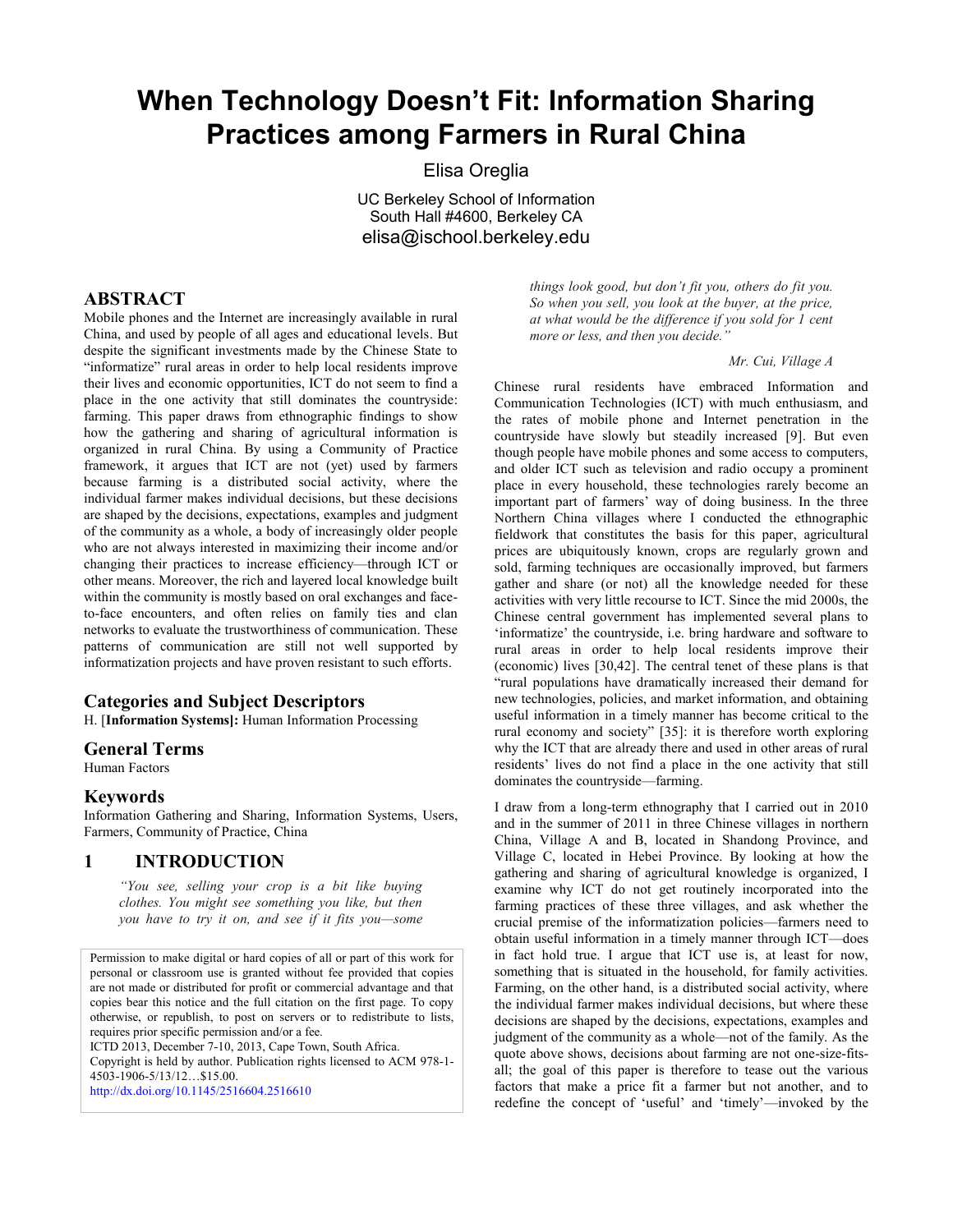informatization policies—in view of the actual conditions in the villages, rather than the conditions of an abstract, rational market. In other words, I aim at showing how the non-incorporation of ICT into farming activities is, for farmers in the three villages, both a consequence of how they learn how to use ICT, and a "reasonable response to their present situation" rather than a puzzling, irrational behavior [17].

This paper focuses on the everyday life of small Chinese villages and their production, gathering, and sharing of knowledge about farming. The population in the villages varied from around 60 individuals in Village A, to around 400 in Village B and 1,000 in Village C. As common in the Chinese countryside, most of the inhabitants in the age bracket 18-40 have migrated to near and far urban areas to work. Those left in the village were mostly women, children, and older people. Everybody had a piece of land to farm (as I will discuss in detail in the next section), although a percentage of most families' incomes came from remittances from migrants, or wages from occasional non-farming jobs. I carried out semi-structured interviews in standard Chinese (mostly recorded, unless the interviewees asked me not to), participant observation, and casual conversations in the course of repeated stays with local families. The names of research participants have been changed. In the course of the paper, I will describe how locals learn farming and what it means to become a farmer; how 'environmental' conditions (social, economic, age-related) lead them to decide what to grow; how they learn prices and market conditions for their crops; how they decide to sell. Behind all these agriculture-specific processes, there are well rooted traditions and habits that allow the formation and circulation of knowledge and news around the village. This rich and layered local knowledge is mostly based on oral exchanges and face-toface encounters, and often relies on family ties and clan networks to evaluate the trustworthiness of communication. In the village, this system works quite efficiently at allocating resources in a way that reflects reasonably well farmers' preferences and choices. However, at the higher level of public discourse and State policies, this gets translated into 'lack of information' to be addressed by policies for developing the countryside through informatization. I suggest that this divergence between local knowledge and the external perception of it is the consequence of several factors: 1. the way the market works at village-level does not fit the abstract model of how a market is supposed to work; 2. the actual requests that farmers would have in order to 'develop the countryside' and improve their own economic conditions are much more intractable than building websites that provide information on prices.

The field of ICT and Development (ICTD) is characterized by a certain tension between the local and the global, between on the one hand the need to be aware of local conditions and provide locally relevant solutions, and on the other the desire to scale up these solutions (see [6] for a thorough discussion of these issues). Often, local conditions are not well known, and equally often there is not enough time to undertake immersive research projects that might provide insights into user requirements that are grounded in local practices. This can result into general solutions abstracted from specific realities, as in the case of the Chinese government's informatization plans. Recent years have seen the deployment of a significant number of ICT-driven projects targeted at the agricultural sector in emerging regions [1,10,50]. Early impact evaluations suggest mixed outcomes, that often vary depending on local, specific conditions. This paper therefore has two goals: first, to contribute to the growing body of ICTD literature that studies localized uses of ICT (and failures) to understand what are the specific conditions that facilitate or impede the adoption and use of ICT in specific areas, and to do so by bringing in specific evidence from China, an area rather unrepresented in the ICTD field despite the multitude of relevant projects being carried out by the government, NGOs and private actors. And second, to offer a critique of the neo-liberal view of markets that underpins many ICT systems deployed to bring information about agricultural prices to farmers in emerging regions, by showing how smallhold farmers and agricultural markets in emerging regions are often still embedded in social and very localized environments (see also [5]).

# **2 RATIONAL BEHAVIOR AND SOCIALLY CONSTRUCTED MARKETS**

The failure of incorporation of ICT in farming practices in China compared to other developing countries where, at least in the general press, mobile phones appear to have the potential to change the lives of poor farmers, is surprising for several reasons. There is good mobile phone coverage and an electrical grid that reaches most of the country (and that, at least in these three villages, is very reliable), and increasingly widespread and good Internet connections. The cost of calls on mobile phones is affordable by the vast majority of farmers, and Internet access starts at CNY5 per month (approximately USD0.7), making it much cheaper, at purchasing parity price, than mobile Internet in most developed countries. There are a series of obstacles that many people face when they have to input Chinese characters on a mobile phone or computer, but even though these difficulties make literacy a necessary but not sufficient condition for actively using ICT, the majority of people in the areas I studied can at least read, if not write fluently, and is not illiterate.

These factors, combined with the widespread availability of mobile phones and, increasingly, computers, should make rural China an ideal case study of how ICT can improve the lives of rural residents. And yet the three villages are more of a case study in how ICT can improve the lives of rural residents, but not by improving their farming opportunities, nor their economic outlook. The goals, scope, reach, and funding of the different initiatives related to the informatization of the countryside are very diverse, and there is no general country-wide assessment available yet, but scholars looking at the impact of these policies from an ethnographic or qualitative perspective have also noticed these trends [38,41,45,46,47,48]. These studies, carried out in different provinces and looking at different aspects of ICT diffusion in the countryside, show consistently that informationsharing practices among farmers are still heavily based on face-toface encounters and on social relations, even when more convenient, reliable, and cheaper alternatives exist. Even when survey data that show that farmers state that they are looking for information on agricultural practices and prices is considered, it is clear that what they say is often not matched by their actual behavior. However, policies and programs for the informatization of the countryside assume that there is a lack of specific agricultural information in the countryside, and that an increase in ICT devices, combined with an increase in the availability of specialized 'information' targeted at farmers, will increase the efficiency and productivity of agriculture and of the rural economy as a whole [26,42]. It is worth noting that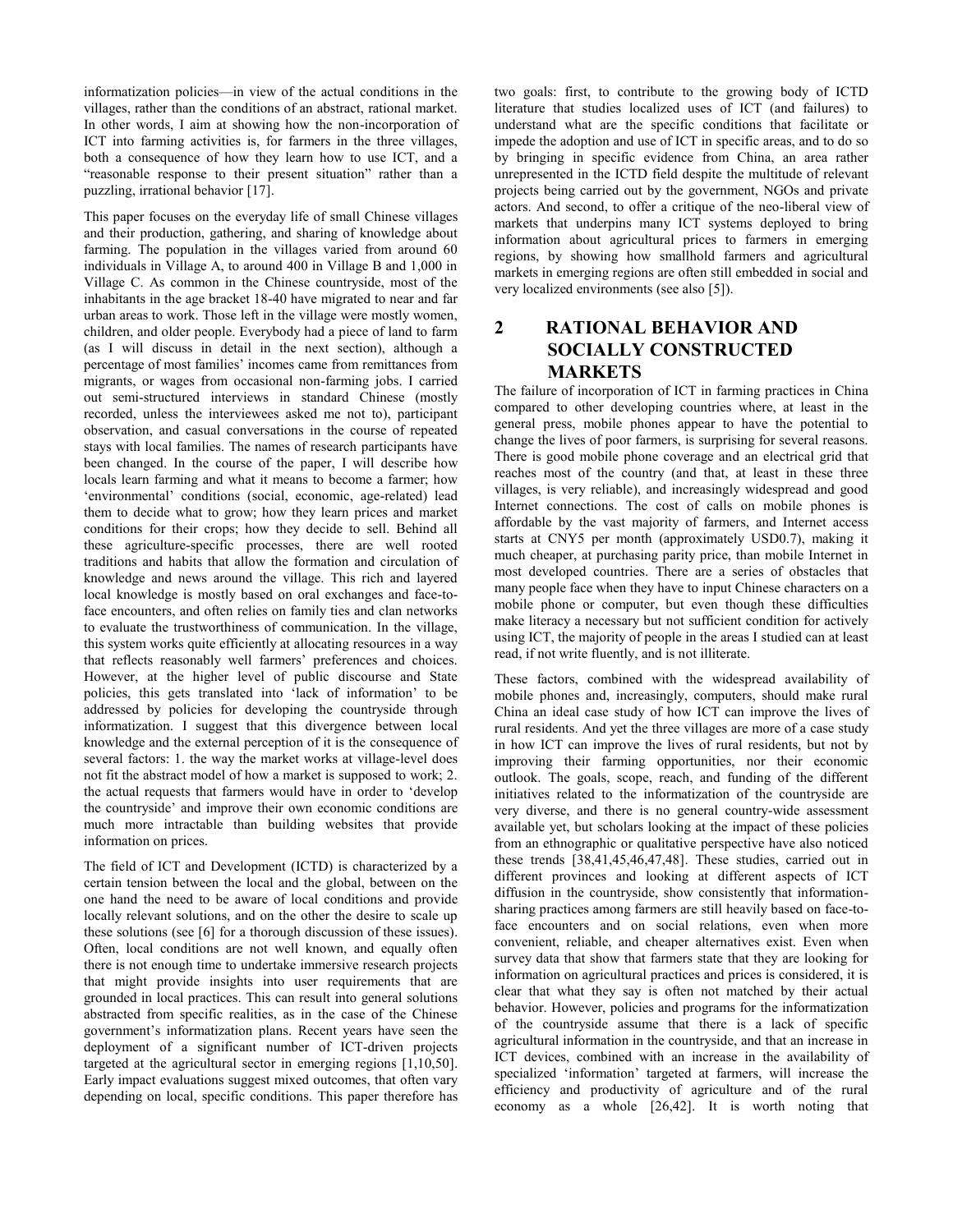informatization efforts all rely on top-down approaches, and that there was no trace, at least in the three villages and in areas around them, of the community-based agricultural information sharing projects such as Digital Green in India [14]. These policies are inspired by a neoclassical view of a market, which sees 'demand' and 'offer' meeting there to create the 'going price', and is a place where ICT can play a role in decreasing the cost of finding information [23]. This kind of market, in its ideal form, is a completely commodified place: an entity that is governed by its own internal (economic) laws, where price is the critical factor, where both market actors and goods are wholly commodified, and where external factors such as social and cultural conventions do not play any role [44].

However, the type of market where the smallhold farmers I discuss in this paper are active is still embedded in a wide-ranging network of social relations, and very much the product of the intersection of economic and noneconomic decisions [15,40]. The mass commodification of farmers and crops that is the necessary prerequisite for large-scale commodity markets has not happened yet, at least at this level. A mix of social factors and market conditions determines what people grow and how/when they sell, with the former or the latter being prevalent according to how villages and households are integrated in the general economy. The government has to thread a fine line between creating liberalized markets, economies of scale, and the efficiencies that are necessary to secure high productivity in the agricultural sector (a key State priority) on the one hand, and keeping millions of farmers who do not have other opportunities employed and fed in the countryside on the other. Social factors still matter in rural markets, both for the government that wants to avoid mass exodus to urban areas and millions of people suddenly depending on welfare, and for individuals, many of whom consider farming as not only a source of income, but also a source of identity, pride, meaningful employment and independence. The community is a locus of socially shared information that is not captured by ICT, as I will describe in the following sections.

## **3 HOW TO BECOME A FARMER**

To understand farming practices and farmers' behaviors in the three villages, it is necessary to understand some of the systemic characteristics of agriculture in China that have a direct impact on people's lives. In this section, I will first introduce significant features of farming and recent policies targeted at rural residents, and follow with a discussion on how people learn farming, and what consequences this has on their working and social behavior.

## **3.1 Agriculture in China**

In China, land has been owned by the State since the communist revolution of 1949. The land redistribution to poor peasants that took place in the 50s has created the current system dominated by small holdings (plots of lands cultivated by a household, by a corporation, by a cooperative or by the government) and intensive agriculture, or rather, "intensive gardening" [39]. In 2007, the Second Agricultural Census showed that the total number of people registered in rural households was 799,673,000, with an average of 4.1 people per household, around 480 million of whom are farmers [49]. There were around 122 million hectares of agricultural land, and the majority of the holdings (193,445,894) were cultivated by households, whose average plot was 4.4 to 5.1 mu (one mu equals 0.08 hectare, six mu equal one acre), followed by cooperatives, the government, and corporations. The land

remains property of the State, but rural residents are allocated small plots on long-term leases. And here is the first characteristic of Chinese agriculture: it is made of millions of tiny plots farmed by many people.

China also has a long history of centralized agricultural policies, from prices setting to subsidies to policies to regulate farming. In particular, because the fast economic growth of urban areas in the 1990s and early 2000s had led to a marked increase in the differences between urban and rural incomes, in 2006 the State Council launched the New Socialist Countryside policy. Part of the government Eleventh Five-year Economic Plan, this policy, or rather set of policies, focused on providing more support for agriculture and a better development of public services in the countryside, in addition to subsidies for rural health-care, bonuses for local governments to preserve farmland, etc [13]. The New Socialist Countryside follows a series of policies that began in 2004, which eliminated almost all agricultural taxes and fees, created subsidies for farmers, and established minimum procurement prices for major grains, including wheat and maize in order to protect farmers from the volatility of international markets [20,29]. In 2002, the State started to provide direct subsidies to farmers growing wheat, maize and rice to encourage steady production [25]. These policies dramatically changed life in the countryside, and illustrate well the second important characteristic of farming in China: the State is the source of the most important events that impact farmers' lives, from taxation to prices to subsidies [16]. A third characteristic of the three villages is that agriculture is an activity mostly carried out by women. There is a debate on whether agriculture at a country-wide level is becoming feminized, due to male-driven migration [3,37], but both in Village A and C, which had a more balanced female/men ratio of residents than Village B, and in Village B women dominated the daily running of the fields. Men help at seeding and harvest time, the most labor-intensive phases, but that is becoming less and less necessary, since most of the heavy work is now mechanized and even the poorest farmers can afford to rent one of the machines that come through the villages at harvest time and can harvest an average field in a few hours.

Finally, the average age of farmers is increasing [21], which often means that farming serves as a combination of income generation and social security. These older farmers, who do not have any kind of state pension, grow crops that can be both sold and eaten, and often their main concern is predictability. If there are emergencies, it is easier to rely on remittances from migrant children or find a casual job nearby, as Mr. Liu of Village B says:

*"There isn't a big pressure to get a better income from the land, because almost everybody has income from work outside. I'd say for most families, half of the yearly income is from the land, half from other work… Also, my goal is not to grow my income or business, as long as things remain ok, that's all I need. The internet is useful for young people who want to improve and grow their business, not for old people like me. My children are all grown up and have good jobs, so I don't need much and don't have lots of worries. Until two years ago I also went out to work but now I don't. There's no need."* 

The Chinese countryside is characterized by multiple job holding and circular migration [34], that is people holding jobs or migrating just for as long as it takes them to earn money to pay for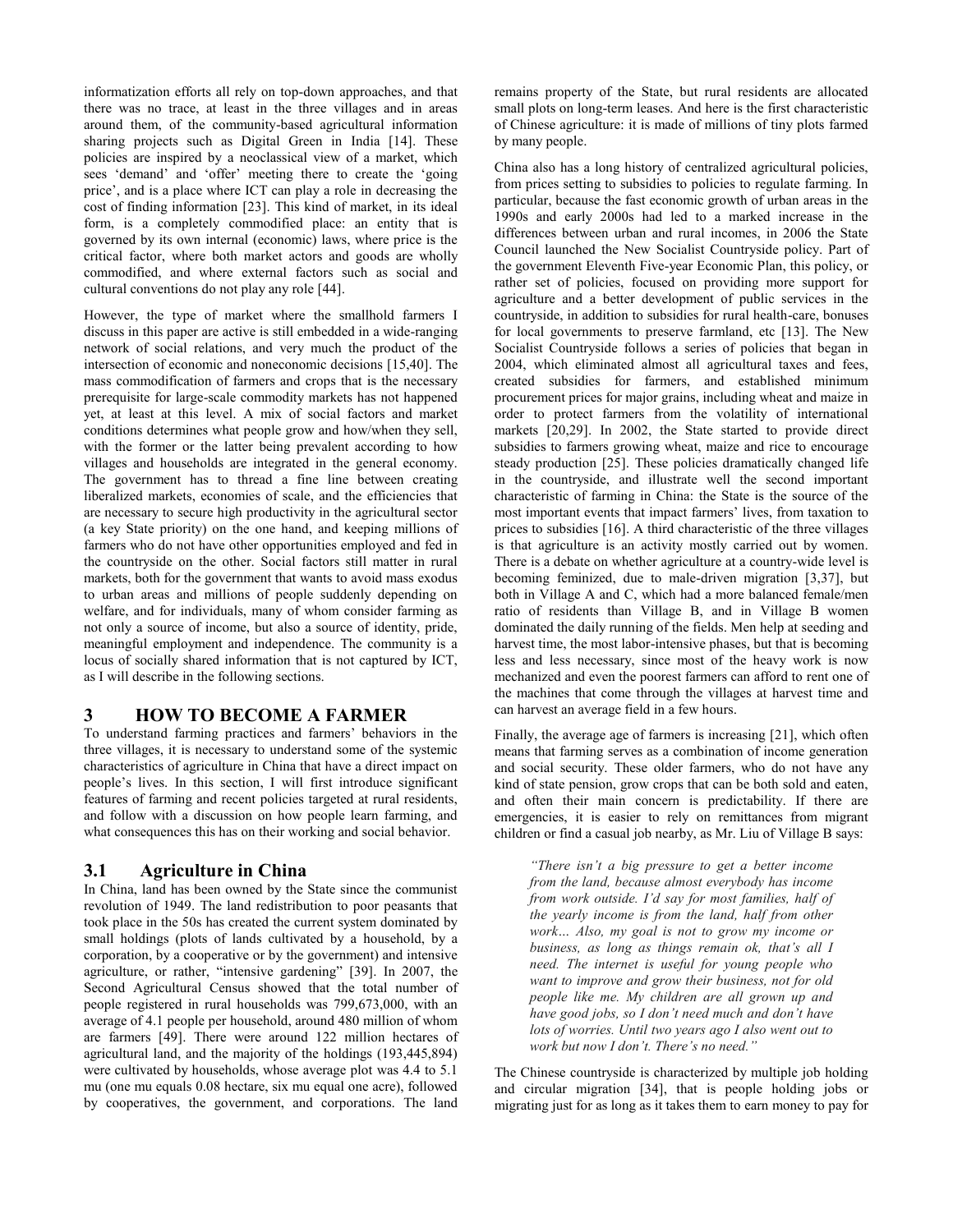unexpected or unbudgeted expenses—sometimes necessary, sometimes superfluous. Similarly, crops that farmers would otherwise keep might be sold in order to buy a 'luxury item' such as an electric bicycle, or to front anticipated or delayed expenditures that cannot be covered with regular income. If this selling/buying behavior is seen as one discrete decision point, it often seems illogical, irrational, or irresponsible. Seen in a bigger context of life events and opportunities that unveil in the course of a longer period, and that are shaped by past experiences and current conditions of both the individual and the community, then they appear not only as logical, but also as inevitable from the perspective of the life-trajectory of the individuals involved. In the next part, I will discuss some of the factors that shape these experiences: village life, information-sharing, and attitude towards risk.

## **3.2 Farming as a Community of Practice**

How does one become a farmer in rural China? And how is farming practice organized and sustained? The answers to these questions will help to understand the environment where ICT should be incorporated, and why they fail to be. Farming in the three villages is based on a "community of practice," a concept developed in the early 90s by Lave and Wenger to describe "a set of relations among persons, activity, and world, over time and in relation with other tangential and overlapping communities of practice. A community of practice is an intrinsic condition for the existence of knowledge, not least because it provides the interpretive support necessary for making sense of its heritage" [24]. In the contemporary Chinese rural context, the idea of 'community' carries a heavy historical legacy. Farming was collectivized between the 1950s and the late 1970s, and when rules were relaxed, there was a significant blow-back against any idea of cooperation among farmers that was compulsory and imposed from the outside [8]. And yet, the way people learn their practice, that is their skills and subsequent actions as individual farmers, is still strictly tied to the community. Both community and practice are key words: community is what comes around the practice and practice is what makes it sustainable [11]. As we will see below, this particular community of practice starts within the family, with children helping their parents in the fields from a young age, but then extends to the whole village, or at least to house- and field-neighbors in the case of bigger villages. Neighbors observe each other to decide when and how to do various agricultural tasks; when there are troubles or questions, the first people any farmer consults are those close by, in the village. In a practical sense, the three villages were a very clear example of communities of practice with clear boundaries (the village) and focus (farming).

The majority of farmers in the areas I visited grew the same crops: wheat and corn, typically planted one after the other, peanuts, sweet potatoes, some cotton. Farmers learn how to farm through what Lave and Wenger describe as 'legitimate peripheral participation,' that is by starting at the margins of the community with simple but real tasks, doing what more experienced farmers tell them to do, observing and imitating them. Young rural-tourban migrants in their 20s like the children of the research participants have all grown up at a time when the farming community of practice was actively maintained. Ms. Long, a woman in her 20s who was originally from Village A, but who had been working and living in Beijing for several years, mentioned while we were visiting her family in the village that farmers started preparing the fields for sowing wheat in April, and

then listed all the works that came after that until harvesting in June. When I expressed my surprise at her knowledge of agricultural activities, she replied that when she was in elementary and middle school, all the children had to help in the fields, so she remembers the sequence of work very clearly. When she comes back to visit, four or five times a year, she still helps her mother in the fields. Ms. Yang, originally from Village  $\overline{C}$  and now also living in Beijing, relates a similar experience: in the early 90s, when she was in elementary school, the school closed during harvest times, since the teachers were farmers themselves, and the students had to help their parents. She remembers helping with small tasks, especially chaffing the wheat. In the villages, during the summer, it is very common to see children of all ages helping their mothers in the fields, even if they are full-time students for the rest of the year, or have already migrated away from the village and are only coming back for short visits. Young men are allocated land in the village, and when they migrate, as it is common, it is usually tilled by their parents or relatives, or by their wives, who join the husbands' household upon marriage.

Working alongside more expert farmers in the fields, watching them, imitating them, and following orders, constitutes the basis of learning the practice, and starts to legitimize the participation of the inexpert member into the community. Corrections happen in an implicit rather than explicit way, with the more expert farmer redoing the work that has been done by the novice without any verbal comment, as happened to Ms. Yang and myself when we were helping her mother harvest yellow lilies. Mrs. Yang often walked through the row we had already harvested and picked up buds we had not seen or had left on the plant, without making any comment but showing us what were the characteristics of the buds we were supposed to pay attention to. As young farmers gain independence, they still take their cues on timing, sequence of jobs, quantities of fertilizer or pesticide to use from older farmers, until they can work independently. Learning to farm, in fact, is not a formal apprenticeship, as in traditional community of practice examples. This means that there is even less of a boundary between work and life, and also that there is no specific end to the process: farmers do become more independent with time, but the formality of ending the internship and becoming an 'independent farmer' who does not need to rely on other people's advice is often blurred, especially now that many young people try to avoid becoming farmers. People might start their learning process, then interrupt it, then go back to it when life circumstances require it – all without really being aware of the stages of the learning process, and without being sure themselves whether they're 'newcomers' or 'old-timers' (to borrow Lave and Wenger's definition) to the world of farming.

The most important point is that nobody in the villages had learned farming by studying it in a formal setting, and nobody teaches their children how to be farmers by giving them discrete information about it. Learning happens through practice in the fields ("The physical layout of a work setting is an important dimension of learning, since apprentices get a great deal from observing others and being observed." [24]. Here we have a first reason for the failing of the informatization of the countryside in the three villages: the salient features of its implementation (providing prices and websites that show farmers the how-to of farming) are based on a school learning model, where specific units of learning (a price, a technique, etc) are taught by experts to learners. The model works in theory, and in fact some farmers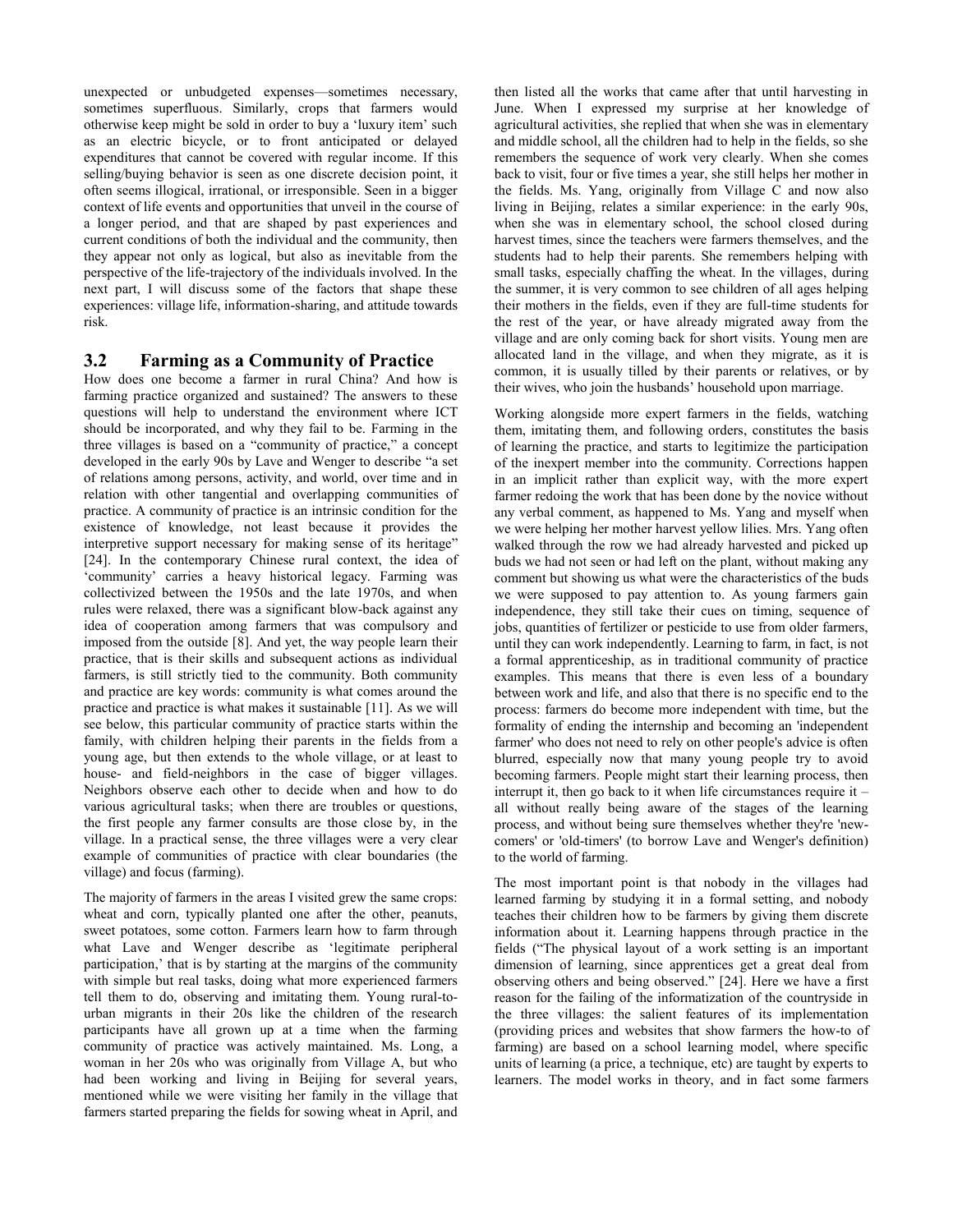referred to tv programs for learning about farming and even praised their usefulness. However:

*"For example, there are television programs on agriculture, and then there's a phone number that you can call to find out more information. (Q: what program?) The Shandong Agricultural Channel. It is reliable, with good information. The programs are mostly of specialists from universities, and they have experimental fields, so you can look at what happens. They talk about seeds, about technology, about pesticides. Then there is a number that you can call if you want to find out more information (Q: did you ever call?) I never called. (Q: did you ever do anything that you saw on tv?) I never did. But once I called a number that I saw advertised on the paper, it was a private company advertising grape seedlings, then I went and bought them, but it didn't work. These ads are often unreliable, because they just want to sell things."* 

#### *Mr. Liu, Village B*

In fact, it was not uncommon for farmers to praise the potential of the informatization program, but I never saw their words matched by their behavior. The Agricultural Channel was watched only when it showed entertainment programs like Miss Countryside, or various kinds of games set in rural areas. Computers were seen more as a symbol of potential economic development, than a tool to achieve it. In Village B, there was a seed store which featured prominently a desktop computer. The owner and his wife had been migrant workers in Qingdao for several years, and there they had heard about a seed company that was opening franchise shops in the countryside. They decided to give it a try, and opened a shop back in his home village. For a fee to the franchising company, they received training, various materials, and the computer. If his clients-farmers had specific problems that he could not solve, he could ask a specialist at the headquarters of the company on video conference. He added that he could also look up things related to farming on the Internet. On a later visit, when I asked him if he could show me how the videoconferencing worked, he said that he didn't have an Internet connection, and so in fact had never used the system. On a closer inspection, the computer didn't have a video camera either, but the shop owner said that he felt his clients would be impressed if they saw the computer in the shop.

The fact that farming is part of a communal, rather than individualistic, activity, means that the community shapes actions of the individuals that belong to it. Sometimes all the farmers have to perform the same actions at the same time because of external factors. For example, when it comes to harvesting wheat and maize, the machines that do the work arrive in the village at the same time, and everybody rents them in the same days and pays the same price. Selling decisions, as we will see more in detail below, are more independent, but also influenced by when traders are coming through the village, what the weather forecast is, and what other farmers are doing in response to these events: do they believe it is going to rain? Are they selling to the harvesters or the first traders who come through the village or do they think there is a chance that the price will increase? Sometimes a farmer will take the initiative (or have the right contacts) to negotiate the sales price of certain crops on behalf of the whole village, as it happened in a village near Village A. Ms. Deng, whose parents

are both farmers, said that the head of the village knew someone at a maize factory and negotiated directly with him, without going through intermediaries. She added that because there was a personal relationship, most farmers in the village believed that the price was better than what they could get from traders, so they went along with the deal negotiated by the head of the village. As Lave and Wenger put it, "Activities, tasks, functions, and understandings do not exist in isolation; they are part of a broader system of relations in which they have meaning. These systems of relations arise out of and are reproduced and developed within social communities, which are in part systems of relations among persons. The person is defined by as well as defines these relations." (1991:53).

Relations within a village are characterized by friction as much as by a certain willingness, or sometimes necessity, to cooperate and share risks. Experienced farmers, or 'old-timers' for Lave and Wenger, considered younger people as lacking the time in the fields that was necessary to become real experts; the few young people who were farming considered older people stuck in their ways and unwilling to change. In Village C, Mr. Xue was the only person I talked to who said he used the Internet to read agricultural websites in order to find out about new techniques for farming. He was 32-years-old, and worked as a cook in a nearby town, but had fields in the village, which were cultivated by his parents and wife. He said that he often watched the agricultural channel on television, and one evening he told the neighbors, during the customary after dinner chat, about a new technique to grow sweet potatoes like tomatoes, e.g. hanging upside down instead of buried, which, he said, yielded a greater amount of sweet potatoes than the traditional technique. The women all commented that he knew a lot of things about farming, but the older man in the group said that the technique was nonsense. His parents and wife farmed the exact same crops as everyone else, in the exact same way as everyone else. As Lave and Wenger note, tensions between old-times and new-comers are typical of the process of social reproduction of communities of practice, and are a symptom of the conflict between status quo and change and their proponents. New farming techniques on websites, online commerce and market information, prices over a mobile phone represent potential changes to the practice of the community, and are more likely to be taken up by the new comers, the younger, less experienced farmers with less cachet among the members of the community of practice. Because of migration and other opportunities, there are many more old-timers than new-comers among farmers in the three villages, and, as noted by rural sociologists, they tend to keep their habits, and see ICT as irrelevant. But it is this tension between the old and the young, and between the tradition represented by farmers who do things 'as they have always been done' and those who experiment (who are not necessarily old and young, respectively) that creates a space for change within continuity and that prevents the community of practice from becoming a static, closed environment. It is a matter of balance between continuity that can lead to paralysis, and change that can lead to fragmentation. An innovation such as using ICT to be a farmer represents a major point of change in the practices of the community, and would probably create tension between those who use it and those who do not. However, in these three villages ICT has not (yet, perhaps) become in any way an instigator of change in practices, for two reasons. The first is that ICT and knowledge about what it is useful for, is brought to farmers mostly by their family members who are not involved directly in farming, and do not think of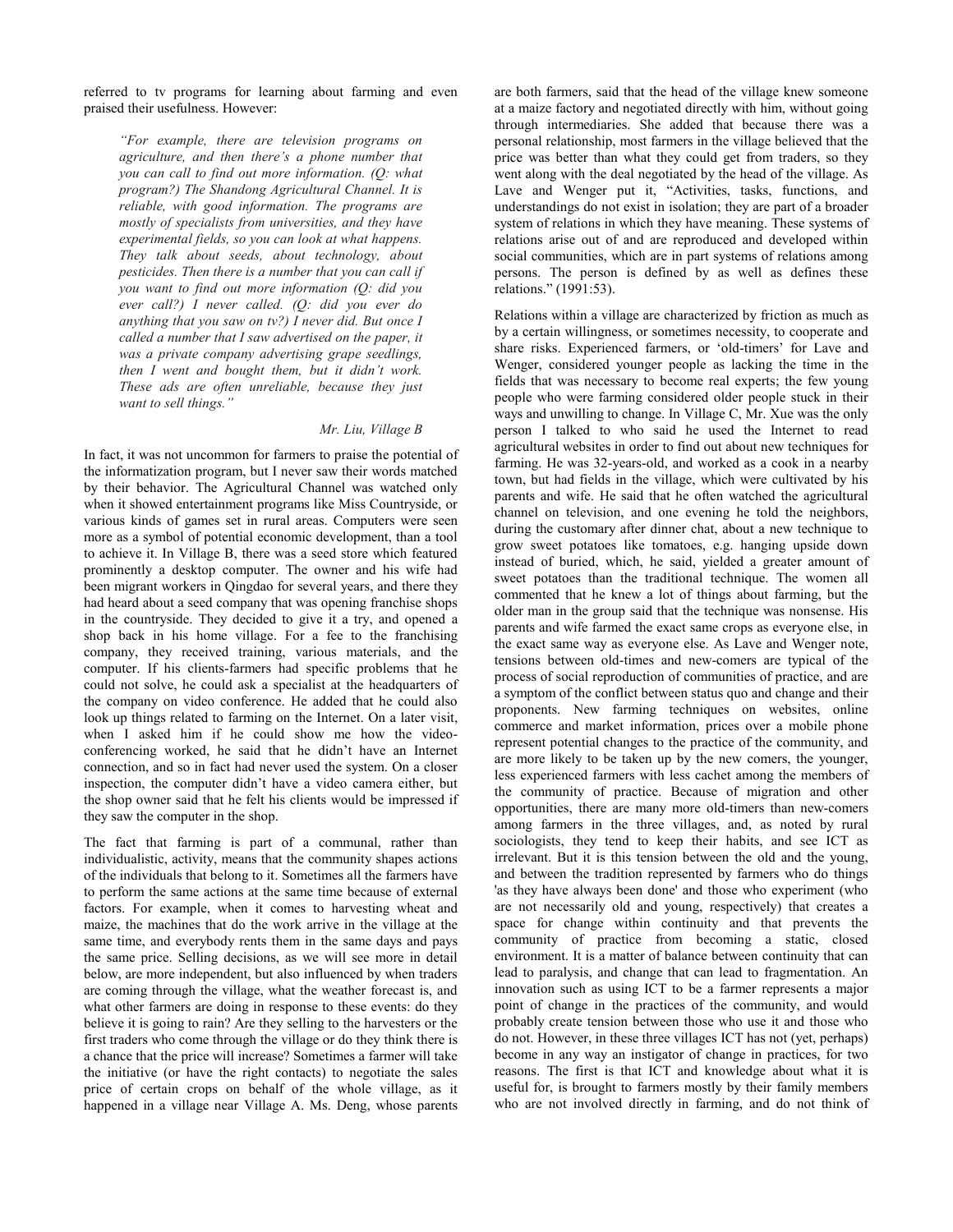farming practices when they use the Internet, so cannot pass on this knowledge to their families. The second is that, as I will argue in the next section, the way in which the community gathers and shares knowledge about farming and agriculture is more flexible and adaptable to the changing needs of the community than ICT and the systems they support can currently be.

#### *3.2.1 Knowledge and Information Sharing*

The existence, circulation, and sharing of knowledge, both explicit and implicit, is at the core of the maintenance and reproduction of a community of practice. In this section, I will discuss two ways knowledge is reproduced and shared in the villages: through casual, but regular, gatherings outdoor, and through encounters with 'experts' who come through the village throughout the year (agricultural extension workers, officials, traders, etc.)



**Figure 1. Aerial view of Village C surrounded by fields; 'Xs' indicate two common meeting places for farmers**

During the winter, people visit each other at home, but as soon as the weather gets milder and works in the fields begin, the prevailing mode of communal interaction are outdoor gatherings. In all three villages, they take place on a road that leads to the fields, or anyway where people must pass through. There are always several such gatherings going on at the same time, and people join one or the other according to family allegiances, or gender, or life stage (young mothers with babies and toddlers, or old women). Sometimes they are impromptu gatherings occasioned by specific events. For example, in Village A in the summer 2011 the Long family was restoring the deceased grandparents' house, situated on the main road of the village. Throughout the day, people from the village stopped by to watch and comment on the work being carried out, and Mr. and Mrs. Long as well as the foreman exchanged at least a few words with everybody. In Village C, the fireworks for a neighbor's wedding attracted a group of people from outside that area to admire the spectacle and find out the latest about who was getting married, with whom, the wedding cost, etc. It is difficult to retrace with precision the 'rules' that governed these gatherings and who participated—my time in the villages was not sufficient, my presence tended to disrupt the rules by attracting 'strangers,' and I was de facto excluded from the men-only gatherings. The gender division was quite clear, with women gathering with women and men with men, but there were several exceptions. Older men and

husbands of core participants could join the women's gathering, and games of cards or mahjong could be more open to mix-sex interactions, although typically of older people. Younger women, both married and unmarried, stayed with the women of their family. A core of people would always be at a certain place at certain times; others would come and go. The 'special events' were an occasion to overcome familial or other allegiances, and allowed people who would normally not talk directly to each other or to certain groups to participate to the event and exchange the latest news. What was learned at the regular gatherings and at the special events was then discussed at home, or among relatives or closer friends.

In Village A there were no more than 50-60 residents left, by most villagers' reckoning. Since the village had only two roads that lead in and out of it, there were only a limited number of places where people could assemble, and it was difficult to reach any house without passing through one of the gatherings. Therefore people had more occasions to interact with everybody in the village, unless they had a specific reason to avoid their covillagers. Village C was informally divided into four areas. The one where my hosts, the Yang family, lived, at the north end of the village, was shared by people with their same last name and another last name. They all knew each other and were more or less closely related, so they tended to stay among themselves, trust each other, and not have many exchanges with the rest of the village. These ties were inescapable during daily life, as all the people in that neighborhood walked along one road to go to the fields, and they stopped for a quick chat several times during the day, and sometimes for longer periods at night. The familial ties were also rekindled more formally during special occasions such as weddings, funerals, or holidays like Spring Festival, when people visited each other according to a strict choreography dictated by the type and strength of relations that exist among them [27,43].

In Village B, the best gathering place was next to the paved road leading to the city, and it was monopolized by men. Women gathered in smaller groups in the internal roads of the village, but since I was not living with a family from the village, I was excluded from the men's gatherings, and never moved beyond being the novelty in the women's gatherings.

The conversations during these gatherings cover any topic in the life of the village, from discussions on who is going to or should marry whom, to children's schooling, to health issues and healthcare, to television and technology. This is how many older people who do not have computers at home hear about the Internet and what is possible to do with it. For example, one evening in Village C the conversation turned to the Internet. Mrs. Li, in her late 30s, told her father-in-law about Farmville, describing how one could steal virtual rabbits and vegetables and so improve one's own virtual farm. Then Mrs. Xue, 32 years-old, and a former migrant worker, helped Ms. Yang explain to the older people how online shopping worked. They both browsed frequently the website taobao.com, a sort of ebay, and Ms. Yang often bought clothes from it, both when she was in Beijing and when she was in the village. Mrs. Li's mother-in-law asked how could the payment work, and whether it was secure. Mrs. Xue and Ms. Yang explained that that the buyer pays the money to the website, which does not release the money to the seller until the buyer has confirmed that she has received the goods and is satisfied. Mrs. Li's father-in-law then asked how online purchases can arrive to any home, and Ms. Yang explained that it was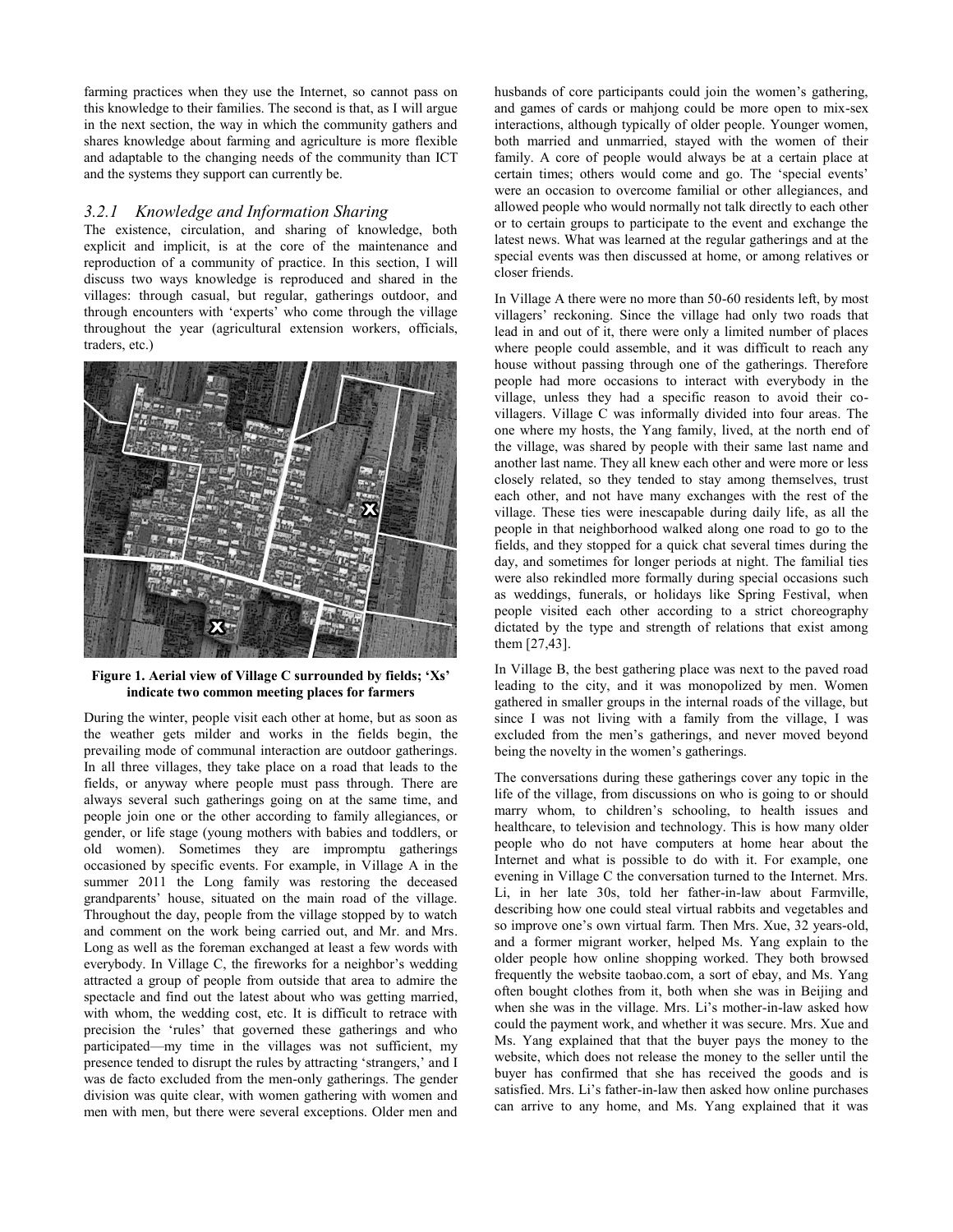through the express mail, which is not delivered to the village but rather to an office in the nearby town, where she goes there to pick her packages up. The old man asked her several times if she was sure, and if it really did work as she said, or if she was rather describing who she thought the system worked, and at the end still doesn't seem convinced. Older people, on the other hand, are the ultimate authority in terms of history of the village and, if men, on politics and market issues.

What is important to note about these meetings is that orality dominates: conversations about the daily happenings are in fact intertwined with exchanges of information regarding farming and business—who is starting to water the fields, who is spraying pesticide, which trader stopped by. The essence of these conversations is not an explicit exchange of information related to farming, but rather a casual mentioning of various tidbits of information and news. These gatherings usually take place in the evening or in moments of lull from work in the fields, and they are, after all, just moments to relax and socialize. But orality rules all activities in the village, from household affairs, to doing business, to farming training. The 'shop-floor,' incessant talking that underpins much collective (and constant) knowledge creation and sharing that Orr noticed among photocopy machine technicians in the US [12,31] finds a direct parallel among these farmers. Technicians' social gatherings were occasions where talk about work took place in an informal setting that promoted the almost imperceptible exchange of information essential for performing effectively one's job, that was not included in training manuals. The social gatherings of farmers see occasional talk of prices, traders, other visitors to the village, and various and sundry topics that may or may not be of immediate interest or use. Someone mentions something, others inquire further, or simply make a mental note for future reference. Among my interviewees, only one farmer read regularly a weekly county paper; otherwise, books, newspapers, and magazines were notably absent. The only places that sold books were shops in the county or the town, and the majority of these books were school texts. Most people can, at least to some extent, read and write, but neither is a widespread nor a favorite activity. In presence of plentiful oral alternatives, most farmers do not go to the written word to find answers regarding their farming. Ms. Cai, in Village C, had had a computer for a couple of years, and went online every day, but said:

#### *"We don't need the computer for (agricultural information). The agricultural extension worker comes to the village for all that we need to know about farming."*

Mrs. Yang, in the same village, was growing yellow lilies as cash crop, an unusual activity which I will discuss more in detail below. She also relied on training and the opportunity coming to her, rather than seeking it:

*"We heard about (the yellow lilies) from a training from the government, the official came to the village and showed us."*

Mr. Ding, an older farmer in Village A, is also up-to-date with the latest types of fertilizer and pesticide:

*"There is an agricultural extension worker, actually there is one in the county and one in the town, so we get the one from the town, he comes here to tell us* 

*about fertilizer, or pesticide and all that. So we don't need to find out this information, because he tells us."*

#### While for Mr. Liu, in Village B:

*"I know the prices of crops and all those agricultural news from television. Also, there is a government official who comes to the village and tells us, he is from the agricultural office in the town."*

In other words, in the village what prevails is information exchanges based on the spoken language, or rather the *bias of oral tradition*, to borrow Innis definition [22]. Innis argued that different media (spoken language, or written language in different supports such as stone, clay, papyrus, parchment, and then paper and digital) have different inherent properties, which determine the attitude of a society towards space and time. Innis's thesis is deterministic and binary: a culture can be based on the oral or the written tradition, and when the latter starts expanding it will inevitably suppress the former. Much more nuanced views in this regard have been expressed in recent years [7] but what is still very actual in his approach is the emphasis on the fact that understanding the bias of a communication medium is necessary to understand what is lost and what is gained when the medium itself declines in favor of a new one, which gives rise to a new bias. Innis was particularly concerned with understanding oral cultures, which he saw as tradition-oriented and as emphasizing continuity and community over individualism and innovation. He did not see oral and written traditions as mutually exclusive, but rather recognized that the prevailing medium imposed its biases over the succumbing one. Writing on paper and even more on electronic media highlights an "obsession with the immediate" and is "concerned with the destruction of time and continuity" [13:187-188]. Dramatic overtones aside, the point is well reflected by the emphasis that agricultural websites and prices-over-mobilephones services put on immediate market conditions and on the transmission of such data through the written word, in contrast with the farmers' behavior that is based on oral communication and on communal as well as individual considerations. There are two corollaries to this point. The first is that trustworthiness of information is a problem that the Chinese informatization system has not tackled yet—or rather, not in a manner that is compatible with long-standing village habits. In the villages, an oral system of 'checks and balances' has evolved to allow farmers to evaluate the information they get from different sources in a more general context, in order to decide its trustworthiness. Farmers are often aware that their agricultural extension officers might be getting kick-backs from companies that sell seeds or other agricultural products to promote their brand, but they evaluate this information within the context of their entire relationship with them. Knowing the agricultural extension worker in a more general context helped farmers make discrete decisions on his advice, indeed at times make different decisions in different cases even though they were dealing with the same person. The second corollary is that factors that seem crucial in the short term might not be so in the long term. For example, in selling wheat and maize, farmers in all three villages agreed that price was not a real issue in deciding whether to sell or not. Everybody knew prices, but there wasn't a single source for them. Farmers found them out from other farmers, from television, from traders, occasionally even from the Internet, and then kept on checking them, but the final decision was based on other factors such as convenience and risk, as much as on price: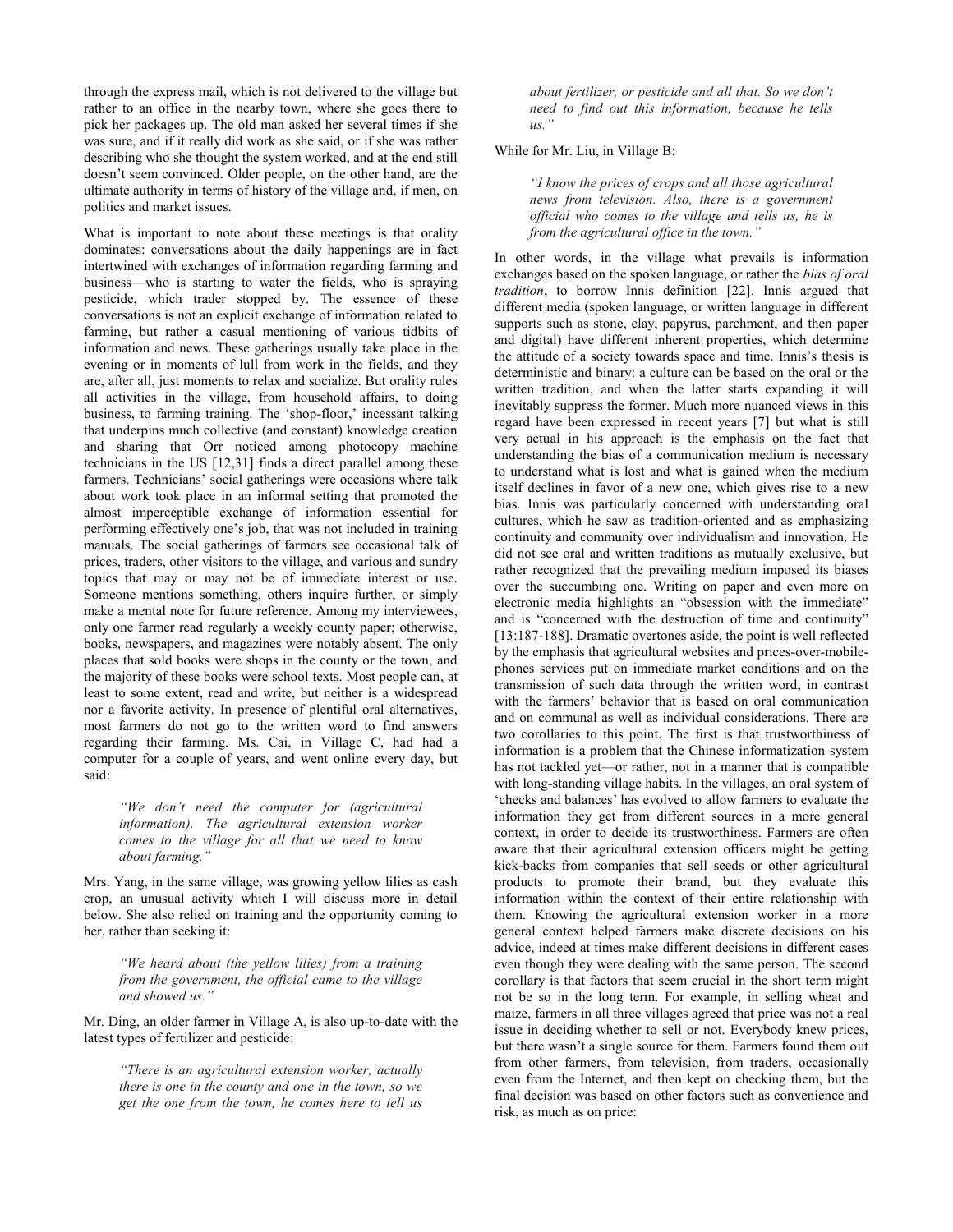*"For wheat and maize there is the national price, but we get less money here, you get the full price only in the cities. So we get whatever the man who comes to buy the crop in the village gives us. (Q: if the price is better at another market, why don't you sell the crop there?) No, no, it's not convenient! That's what people with a lot of land do, but here we're just small farmers, we just sell what we grow and that's the convenient way."* 

#### *Mr. Ding, Village A*

*"We sell to small traders. They come at harvest time and buy. They also have information about the prices, but every farmer decides on his own whether he wants to sell or not. It's different in different places, in some villages the village head also negotiates the price, because he might be connected with bigger and better companies and get a better price for everybody. In this village, it's every man on their own."* 

#### *Mr. Liu, Village B*

According to some farmers, the price offered by traders was in general slightly higher than the national index, according to others, slightly lower. The reason for this difference could be because of quality issues, or simply a reflection of the fact that convenience trumped the extra income. Mr. Cui was a farmer in his mid-50s, living in Village A and working full-time in the fields that belonged to him and to his brother who lived away. He had the lean and wiry body of someone used to outside labor, an open and easy smile, and an unusually self-reflexive attitude towards life and commerce in the countryside. He was particularly eloquent about the role that prices played in the decision-making of farmers such as himself:

*"(Q: How do you know the prices?) Everybody in the village knows them. (Q: How? From television?) No, not from television. (Q: From the Internet?) No, people don't use the Internet for that. There is a national index, but people don't look it up on the Internet, because the prices on the national index are lower than what sellers actually offer, so there's no point in looking those up. (Q: So how do people know prices?) Farmers just know, then sellers come and you ask and check what they say, then you go to the market and check again and decide where to sell. Every area has its own price, so the price you get in the county is different from what you get in the village. (Q: how do you know which is higher and where to sell?) You can't know that, because it always changes. Let's say that you know the price in the county is high, so you go there to sell, but everyone else goes there and then the price is low, isn't it? But there's no point in finding out beforehand anyway. The fair in the village is only every so often, so if you decide to go you just go. Prices depend on many things (he picks up a handful of corn) for example the quality: the buyer looks at the maize you have, and decides, this is good, this is not good, and then offers you a different price. You see, selling your crop is a bit like buying clothes. You might see something you like, but then you have to try*  *it on, and see if it fits you – some things look good, but don't fit you, others do fit you. So when you sell, you look at the buyer, at the price, at what would be the difference if you sold for 1 cent more or less, and then you decide."* 

Mr. Cui's quote illustrates two points. The first is that the price is a fit between the farmer's priorities and the buyers' offer. Given the characteristics of the local agriculture described above (older average age of farmers, alternative sources of income, small fields), one of the less visible facets of bargaining is convenience. The word 'convenience' (fangbian  $\#$  ( $\#$ ) was often used as a catchall word, that could indicate that something was an easier, less complicated choice ('it's easier,' 'it's cheaper,' 'there's no point in going through the extra trouble), or that the extra step was not worth the expenditure of money and effort ('even if I earned more money, it wouldn't be guaranteed money, so the risk is not worth it'), or that there were reasons behind certain behaviors that would be difficult or not appropriate to explain to a stranger. Sometimes the context and careful observation of interviewees' behavior made it clear which was the intended meaning of the word; sometimes not. What is important to note, however, is that whatever meaning people gave to 'convenience,' it was clearly something that played an important role in their behaviors and decisions, something that depended on various factors, and that was difficult to quantify. The second point that Mr. Cui and the other farmers quoted illustrate is that there isn't an explicit awareness of the process needed to find out about prices. Prices for wheat and maize were stable, so the previous year's price was a good starting point for the current year; and they were constantly discussed in the casual gatherings, so that they became almost unconsciously part of the shared knowledge of the village, rather than of the individual, to the point that people could rarely identify with precision how they had found out the going price for what they were growing. One evening at the end of June 2010, when wheat buyers were coming to the village every day, a farmer commented that a trader offered CNY0.98 per *jin* (USD0.13). Ms. Yang, much more educated than her co-villagers but too removed from farming since she lived in Beijing most of the time, tried to calculate what was the difference between selling for CNY0.98 and CNY1 (USD0.13 – USD0.14) for the average crop, but all the people present already knew the answer: it was between CNY10 and 20 (USD1.4 and USD2.8), so not a big difference at all.

#### *3.2.2 Risk in Farmers' Lives*

If we understand farming as a community of practice where acts and decisions of single households are shaped by those of the community at large, we can see how the community as a whole influences, among other things, the attitude farmers take towards risk and diversification of crops. Mrs. Yang in Village C and Mr. Cui in Village A are two interviewees who have tried to diversify their crops, with very different results. Mr. Cui tried to grow garlic and pepper in an area where he previously grew wheat and corn:

*"Prices for the basic commodities (wheat and corn) are quite stable, that's why we all grow them. (Q: Why don't you grow something that allows you to earn more money?) The problem with other crops is that they're not steady. This year the price of garlic is 5CNY per jin! (USD0.75 per jin) And I'm not growing any! I grew garlic four years ago, because they said I would make money. That year it sold for*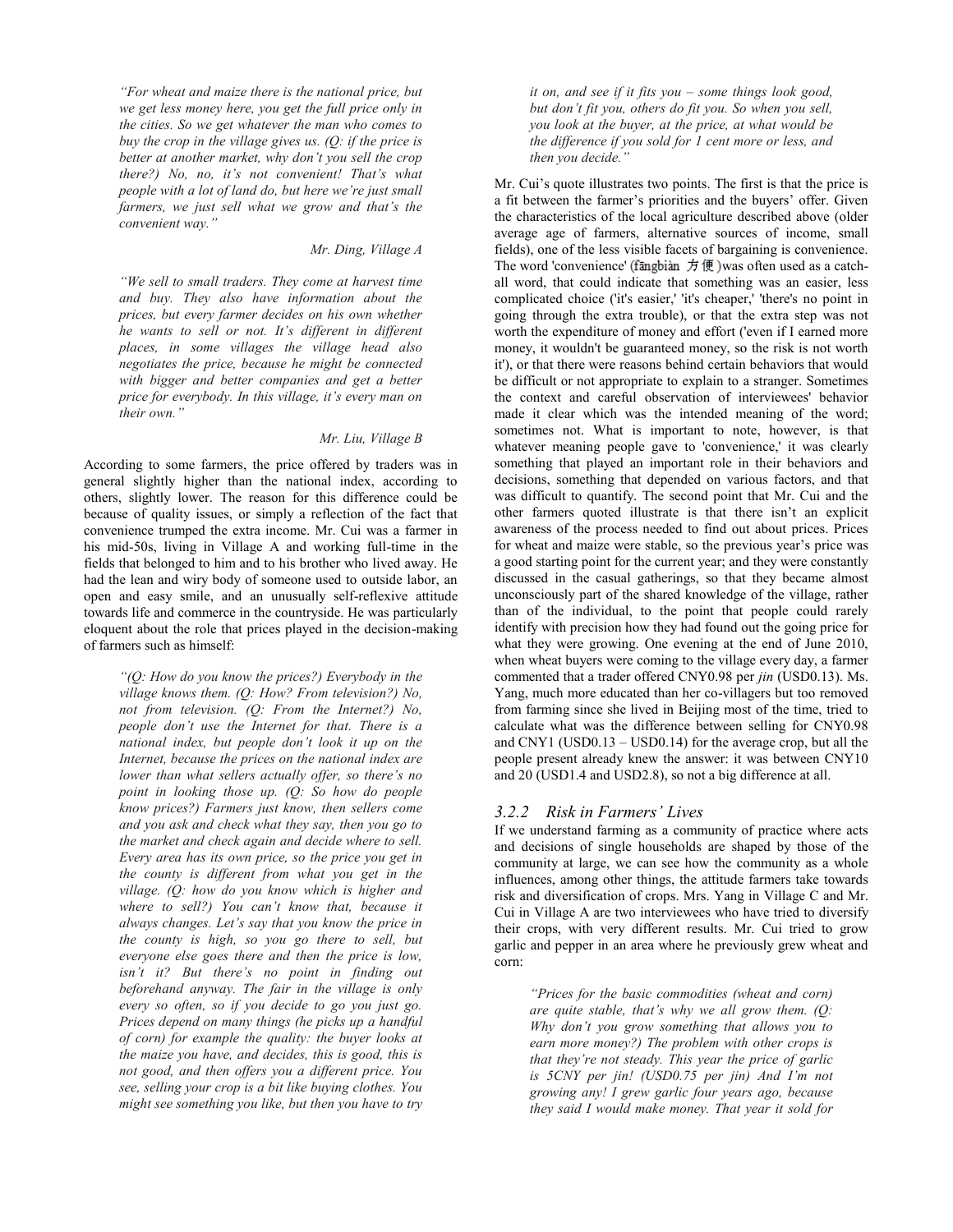*0.02 mao per jin (USD0.03) and I lost money. Red pepper is same thing: one year the price is high, the next it's nothing, and you lose money. Now I just grow wheat and corn, at least it's safe."* 

Although the fluctuation in prices described by Mr. Cui is likely exaggerated, the point is clear: any fluctuation is too risky compared to the predictability of grain prices. Mrs. Yang was the only farmer in her village in Village C to grow an unusual cash crop, a type of yellow lilies (jmzhen  $\hat{\pm}$ ) used in Chinese medicine or as a special dish for weddings. She grew them in a field where she had also planted trees, and said that she started because:

*"It was an easy thing to do where we had trees, and they don't require much work… They're not very popular, so don't sell for all that much money, it's not a food that people eat every day."*

The economic situation of Mr. Cui and Mrs. Yang, the economic as well as social opportunities (or lack thereof) in their villages, their family situation and life stages all influenced their decisions to try different crops, and to stick or not with them.

Mr. Cui had three children, all completely dependent on him: two were in middle school in the county, and one at university in Jinan, Shandong's capital. He had been a migrant worker in the past, but had come back to look after his children a few years earlier. He was getting old, and he had started looking after the land of his brother and parents, as well as his own, so he became a full-time farmer. Cash earned from the sale of crops was the only income of the family. Until the children were grown and working, he felt he could not afford to take risks, both because of the potential loss of income, and because he simply did not have time to experiment with new crops and find a buyer for them.

For Mrs. Yang, the situation was very different. Her two children were both grown and had good jobs in Beijing. Her husband had built a small iron smelter in their courtyard when the children were in school and the family desperately needed extra-income. He started producing wheel parts for bigger companies in the town, an activity that had become common in the village in the mid-90s, and for which there was a local logistics chain already in place. Now that the children were grown, he was working much less, but in an emergency he could always pick up more work as a sub-contractor – it was an easier, faster, and more reliable way to get extra income than anything related to agriculture. Moreover, even though the harvesting of the lilies is relatively laborintensive, because the flowers must be picked by hand when they reach about 5 cm in length and before they bloom, it is over in three or four weeks. The harvesting takes a couple of hours every morning, before the flowers open, and is done by Mrs. Yang, her husband, her daughter if she's visiting from Beijing, and occasional neighbors or relatives who stop by to chat with Mrs. Yang and help her meanwhile – no outside help is required. The family had a small piece of land, around  $0.7$  mu, that was otherwise unutilized. Most importantly, Mrs. Yang had an uncle who sold produce wholesale at the city's market, so he could sell the lilies on their behalf without taking a percentage. Mr. Yang estimated that the yield was about 50-60 jin per day, or about 1,500 to 2,000 jin per season. In 2010, the wholesale price Mrs. Yang got was around CNY2.5 per jin (USD0.35), so the family was looking at getting between CNY3,750 and 5,000 (USD525 to USD700) in total. The price of lilies can change dramatically from year to year, but Mrs. Yang thought that the crop was still a worthwhile investment because it did not require much labor, she could sell it easily, and it was almost a bonus for the family – if it was a good crop and a good year price-wise, they would make money, if not, they would not lose much. The bulk of the family's fields still grew wheat and corn.

Whether or not to grow alternative crops had been an individual decision, and individual conditions had determined how much risk Mr. Cui and Mrs. Yang were willing to deal with. However, for both farmers the absence of other households in their community growing the same unusual crops meant that they were alone in their experiments, and they could not count on other people helping them out with prices, with market forecast, with potential problems with the crop, or even on traders coming through the village to buy their crops. The 'infrastructure' necessary to make the challenge of growing a potentially lucrative crop a reasonable risk rather than a potentially devastating enterprise was entirely absent. For Mrs. Yang, the risk was worthwhile because she was not risking, literally, the food the family would eat the next year: it was a safe bet. For Mr. Cui, the risk could potentially be ruinous, and the disastrous experiment with garlic was enough to make him desist.

Finally, there are the usual risks associated with agriculture, that is how the weather, parasites, and other plant diseases affect crops. These are the inevitable problems of farming, and it is easier to deal with them as a community rather than as individuals (citation anonymized).

The final decision and the implementation of advice is the responsibility of the individual, but there is always a sharing of the problem and possible solutions in the community, and if one has an unusual problem because of an unusual crop, then she will be on her own. Growing the same crops is a way of distributing risk, and of having access to shared solutions. The biggest priority for the farmers was to have a certain degree of predictability rather than maximizing their earning potential, especially if the land was their only source of income, as well as a certain degree of convenience, especially when they could easily find other ways to earn money, possibly less fatiguing and certainly less irregular. They were aware of the limitations of small plots, and of the potential for cooperatives, bigger fields, and ICT. However, as Mr. Liu explained:

*"The Internet and computers are for young, ambitious people. I have enough, I don't need to go through the trouble to get more."* 

Ms. Yang, who went back to her village from Beijing every few weeks, noticed that compared to the past:

*"Farming is a relaxed affair nowadays, between the small size of the plots and the mechanization, so everybody can have other small activities. The guy living in the house on the back of ours is a cab driver, another neighbor comes to collect trash and bring it to the city, two farmers have sheep, a number of people have small smelters, there are a couple of people who used to work in construction when they were migrant workers, and now that they don't go out anymore work on local construction projects in the village, when they feel like it."*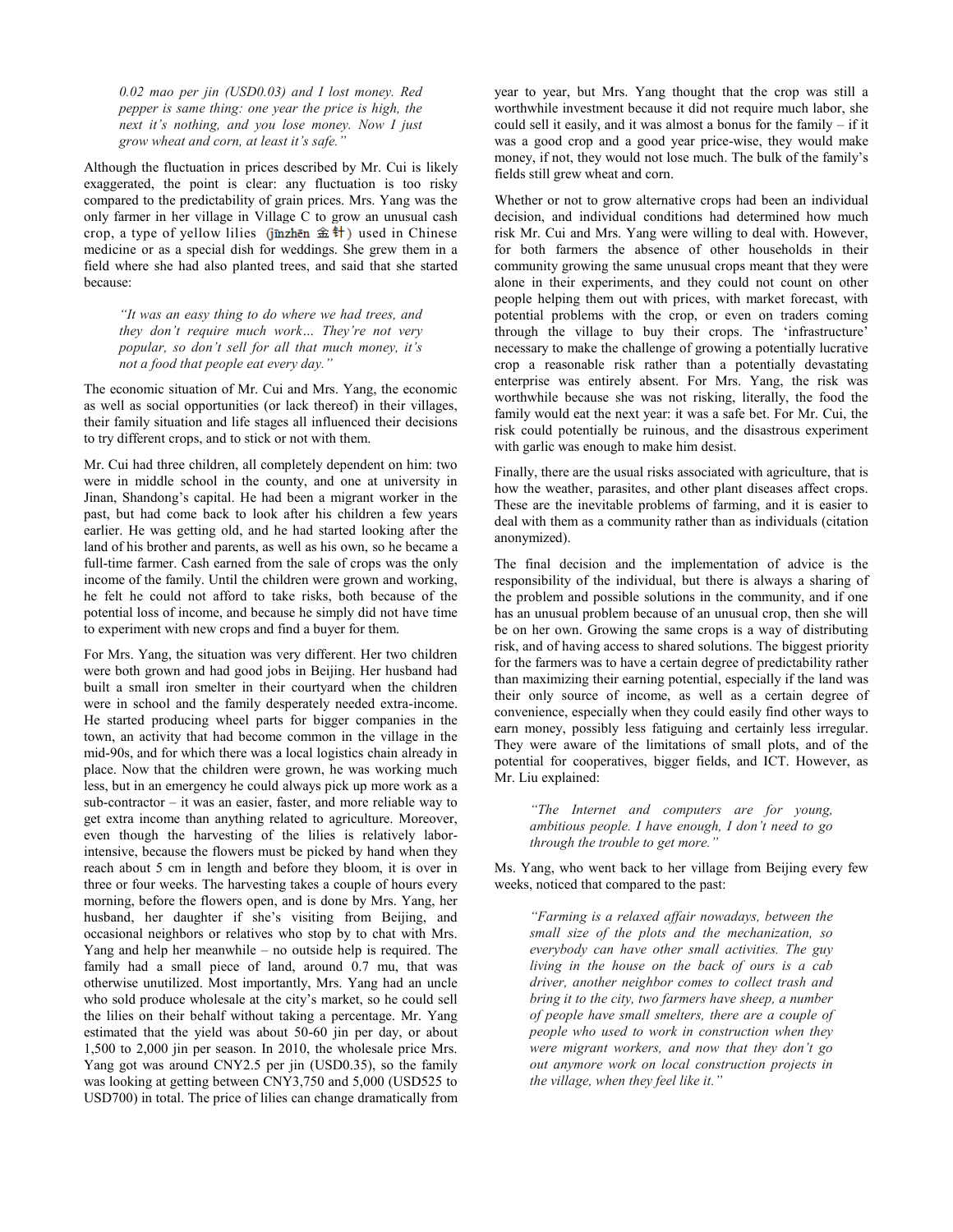Most farmers, because of their age and/or general financial situation, showed a conservative attitude towards risk that was shaped by external factors (weather conditions, quality of crop), community behavior (is any other farmer selling or are they all waiting?), and individual circumstances (tolerance for risk, immediate need for cash). The combination of these factors can provoke decisions to sell at moments when economically it is not convenient. 'More information' on the most up-to-date prices and market conditions is all about the current situation and does not deal with future risks: the price of garlic might be very high today, but what about next year?

# **4 CONCLUSION**

Farmers learn farming as part of a community of practice, where young people learn alongside the more expert participants in their families and in the rest of the village. Orality constitutes the *bias of communication* of the village, from casual or topical conversations among villagers on prices, problems, timing, and techniques, to information delivered in person by agricultural extension workers, traders, etc. Knowledge is formed, interpreted and passed on as a collective effort, not an individualistic one. This is the real meaning of the "Everybody knows" answer that I kept on receiving when I asked farmers how they happened to know the price of crops. "Everybody knows" means that an individual might get the specific information she needs from a specific source: in June 2010, Mrs. Yang knew the going price of wheat from her neighbor, who said she had heard it from another co-villager who apparently had looked it up on the Internet. That price was then constantly checked and confirmed by other villagers in casual conversations during evening gatherings, by all the traders who came to buy the wheat, by acquaintances at the market, by newspaper reports relayed by the head of the village, etc. The community plays a fundamental part in the construction of the 'going price,' which then became "slightly higher than the national index" in Village C and "the traders never offer you as much as the national index" in Village A. It becomes the external validator of individuals' knowledge, so much so that it is hard to distinguish where one ends and the other begins. The community is also a source of distributed knowledge about farming in general, as well as a source of shared solutions to problems, and therefore a way to lessen individual farmers' risk. The informatization of the countryside, on the other hand, looks at ICT use for farming as one individual seeking one information point: Mr. Cui looking for the price of garlic, Mrs. Yang looking for tips to grow yellow lilies. ICT based around individual use do not fit the ingrained patterns of the community when it comes to farming.

By this, I do not imply that people are more prone to sharing ICT and/or knowledge. On the contrary, personal, individual property is very much valued and very much defended: people distinguish clearly who is the owner of a computer or a mobile phone in the rare cases of shared use. It is rather the manner of usage that does not fit the model implicitly suggested by informatization efforts: the individual in front of her screen, looking up information. Farmers do compete against each other, and do not shy away when they have a chance to sell at a higher price than a neighbor. However, for many farmers these individual successes cannot come at the cost of isolation from the community. Conversely, the way farmers learn how to use ICT, and what they learn to use them for, does not fit the way they farm. ICT is brought in by family members, who show farmers how to play cards, to communicate with their grandchildren, to watch tv. ICT is about leisure and communication, it is not about farming nor information about markets. The importance of a community of peers in easing the circulation of agricultural knowledge is a longstanding theme in rural sociology [36], and has recently become more fully appreciated in the ICTD community [33]. Such perspectives, however, are for now completely absent from the Chinese State's informatization policies. Writing about documents, their forms and their changes through time, Brown and Duguid remark that "Changes in technology make it clear that we can no longer take for granted a correspondence between social purpose and technological resources." [4]. The current nature of Chinese agriculture is a good example of this mismatch, as the demographics of rural areas and the distributed way in which farmers build and share knowledge within the community create a continuum that is not easily modified nor modifiable by a stand-alone element like a mobile phone, or a price point, or the potential opening of a new market. This is not even an example of the design-actuality gap theorized by [18], which explains the failure of ICT projects for development by measuring the distance between initial expectations and actual implementation: the (urban-based, educated, elite) technologists behind rural informatization projects create systems that are built on premises that simply do not hold true for the smallhold farmers I discussed in this paper. Technology in general is playing a key role in the modernization of Chinese agriculture, and in fact some scholars credit technological improvements and investments for most of the increases in productivity since 1985—but just not information technology [20]. Moreover, the grain market liberalization that has effectively taken place alongside the minimum procurement price imposed by the government has expanded the freedom of farmers in deciding what to grow [2,32]. The sector is not static, and bigger scale operations will undoubtedly become more common. In the three villages, there were several farmers taking care of plots belonging to migrant relatives; other migrants leased their land to commercial farms. These bigger farms tend to be professional entities, often with professional agronomists on staff who do use computers and ICT for farming purposes. I visited one such farms near Village B, and it was a well-run commercial operation that leveraged economies of scale and that employed a full-time director of operations with a university degree in agronomy. She did use the computer to organize work, and the Internet to look up issues she might have with crops, although interestingly she said that she would try queries on a regular search engine rather than look up specialized websites. The informatization policies are geared also, or perhaps mostly, towards this kind of users, and the government has on several occasions expressed the goal to transform the countryside toward this more efficient model. However, there are still millions of smallhold farmers like Mr. Liu, Mrs. Yang, Mrs. Feng and Mr. Cui, for whom farming is a part of life in a different way than farming as a business: it is a source of food and of spare cash, of subsidies that provide money for unbudgeted expenses, and also an important part of their identity and social lives, as many farmers worried to lose their land and houses to advancing urbanization and to the policies to 'rationalize' the countryside [19,28]. Farming represents a safety net for people who are left in the countryside and do not have a pension or other sources of income, but also for migrant workers who take risks in urban areas, but always have a place to go back to if things fail. For all these farmers, informatization of the countryside means bringing their mobile phones to the fields to listen to the radio while working, or in case their children call. Checking prices or market conditions, given the constraints, habits, structural organization of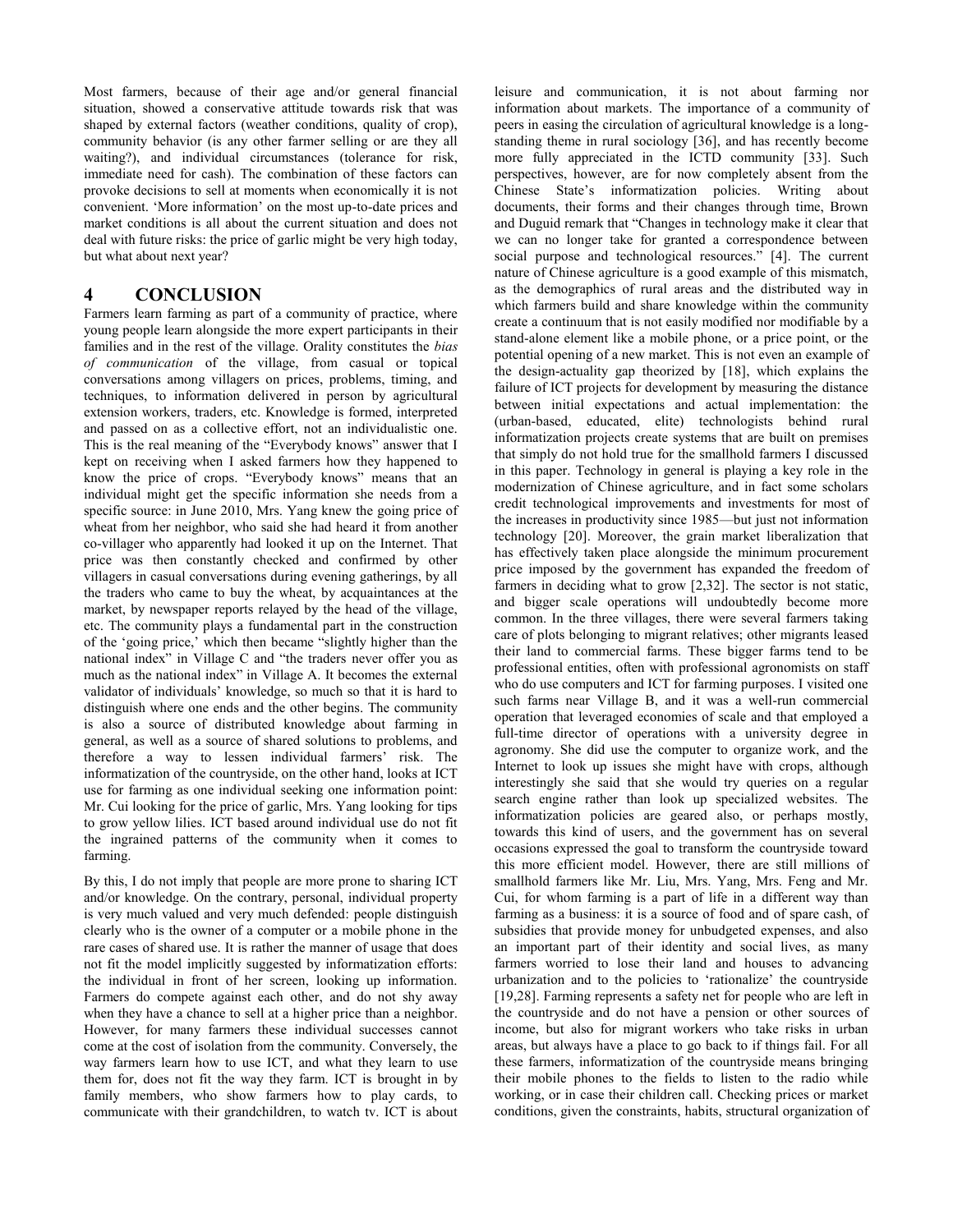agriculture in the village described above, for now is simply irrelevant.

## **5 ACKNOWLEDGMENTS**

This paper is based upon work supported in part by the National Science Foundation under Grant No. 1027310. I am grateful to Paul Duguid and Janaki Srinivasan for their valuable feedback.

# **6 REFERENCES**<br>[1] **Aker, J.C. Dial "A" for A**

- Aker, J.C. Dial "A" for Agriculture: A Review of Information and Communication Technologies for Agricultural Extension in Developing Countries. Agricultural Economics 42, 6 (2011), 631–647.
- [2] Alpermann, B. Politics and Markets in Rural China. Routledge, Abingdon, Oxon; New York, NY, 2011.
- [3] De Brauw, A., Li, Q., Liu, C., Rozelle, S., and Zhang, L. Feminization of agriculture in China? Myths surrounding women's participation in farming. China Quarterly 194, (2008), 327–348.
- [4] Brown, J.S. and Duguid, P. The Social Life of Documents. First Monday 1, 1 (1996), 1–13.
- [5] Burrell, J. and Oreglia, E. The Myth of Market Price Information: Mobile Phones and Epistemology in ICTD. 2013.
- [6] Burrell, J. and Toyama, K. What Constitutes Good ICTD Research? Information Technologies and International Development 5, 3 (2009), 82–94.
- [7] Carlson, K.T., Fagan, K., and Khanenko-Friesen, N. Reading and Listening at Batoche. In K.T. Carlson, K. Fagan and N. Khanenko-Friesen, eds., Orality and Literacy: Reflections Across Disciplines. University of Toronto Press, Toronto Buffalo London, 2011, 3–17.
- [8] Chan, A., Madsen, R., and Unger, J. Chen Village: The Recent History of a Peasant Community in Mao's China. University of California Press, Berkeley, CA, 1992.
- [9] CNNIC. 31st Statistical Report on Internet Development in China. Beijing, China, 2013.
- [10] Donovan, K. Anytime, Anywhere: Mobile Devices and Services and Their Impact on Agriculture and Rural Development. In ICT in Agriculture: Connecting Smallholders to Knowledge, Networks, and Institutions. World Bank, Washington D.C., 2011.
- [11] Duguid, P. "The Art of Knowing": Social and Tacit Dimensions of Knowledge and the Limits of the Community of Practice. The Information Society 21, 2 (2005), 109–118.
- [12] Duguid, P. What Talking About Machines Tells Us. Organization Studies 27, 12 (2006), 1794–1804.
- [13] Fan, C.C. China's Eleventh Five-Year Plan (2006–2010): From "Getting Rich First" to "Common Prosperity". Eurasian Geography and Economics 47, 6 (2006), 708–723.
- [14] Gandhi, R., Veeraraghavan, R., Toyama, K., and Ramprasad, D. Digital Green : Participatory Video and Mediated Instruction for Agriculture. Information

Technologies and International Development 5, 1 (2009),  $1 - 15$ .

- [15] Geertz, C. The Bazaar Economy: Information and Search in Peasant Marketing. In M. Granovetter and R. Swedberg, eds., The Sociology of Economic Life. Westview Press, Boulder, San Francisco, Oxford, 1992, 225–232.
- [16] Göbel, C. Paving the road to a socialist new countryside: China's rural tax and fee reform. In B. Alpermann, ed., Politics and Markets in Rural China. Routledge, Abingdon, Oxon; New York, NY, 2011, 155–171.
- [17] Granovetter, M. Economic Action and Social Structure: The Problem of Embeddedness. American Journal of Sociology 91, 3 (1985), 481–510.
- [18] Heeks, R. Information Systems and Developing Countries: Failure, Success, and Local Improvisations. The Information Society 18, 2 (2002).
- [19] Hsing, Y. The Great Urban Transformation: Politics of Land and Property in China. Oxford University Press, Oxford, UK, 2010.
- [20] Huang, J., Yang, J., and Rozelle, S. China's agriculture: drivers of change and implications for China and the rest of world. Agricultural Economics 41, 1 (2010), 47–55.
- [21] Huang, Y. From the 'feminization of agriculture' to the 'ageing of farming populations': Demographic transition and farming in a central Chinese village. Local Economy 27, 1 (2012), 19–32.
- [22] Innis, H.A. The Bias of Communication. University of Toronto Press, 2008.
- [23] Jensen, R. The Digital Provide: Information (Technology), Market Performance, and Welfare in the South Indian Fisheries Sector. The Quarterly Journal of Economics CXXII, 3 (2007), 879–924.
- [24] Lave, J. and Wenger, E. Situated Learning: Legitimate Peripheral Participation. Cambridge University Press, Cambridge, UK, 1991.
- [25] Li, X., Wang, S., and Jia, Y. Grain Market and Policy in China. In B. Alpermann, ed., Politics and Markets in Rural China. Routledge, Abingdon, Oxon; New York, NY, 2011, 89–105.
- [26] Liu, C. The myth of informatization in rural areas: The case of China's Sichuan province. Government Information Quarterly 29, 1 (2012), 85–97.
- [27] Liu, X. In One's Own Shadow : An Ethnographic Account of the Condition of Post-Reform Rural China. University of California Press, Berkeley, 2000.
- [28] Long, H., Li, Y., Liu, Y., Woods, M., and Zou, J. Accelerated restructuring in rural China fueled by 'increasing vs. decreasing balance' land-use policy for dealing with hollowed villages. Land Use Policy 29, 1 (2012), 11–22.
- [29] Lu, K. and Yu, B. The impact of high food prices on poverty in China. Development in Practice 21, 4-5 (2011), 679–690.